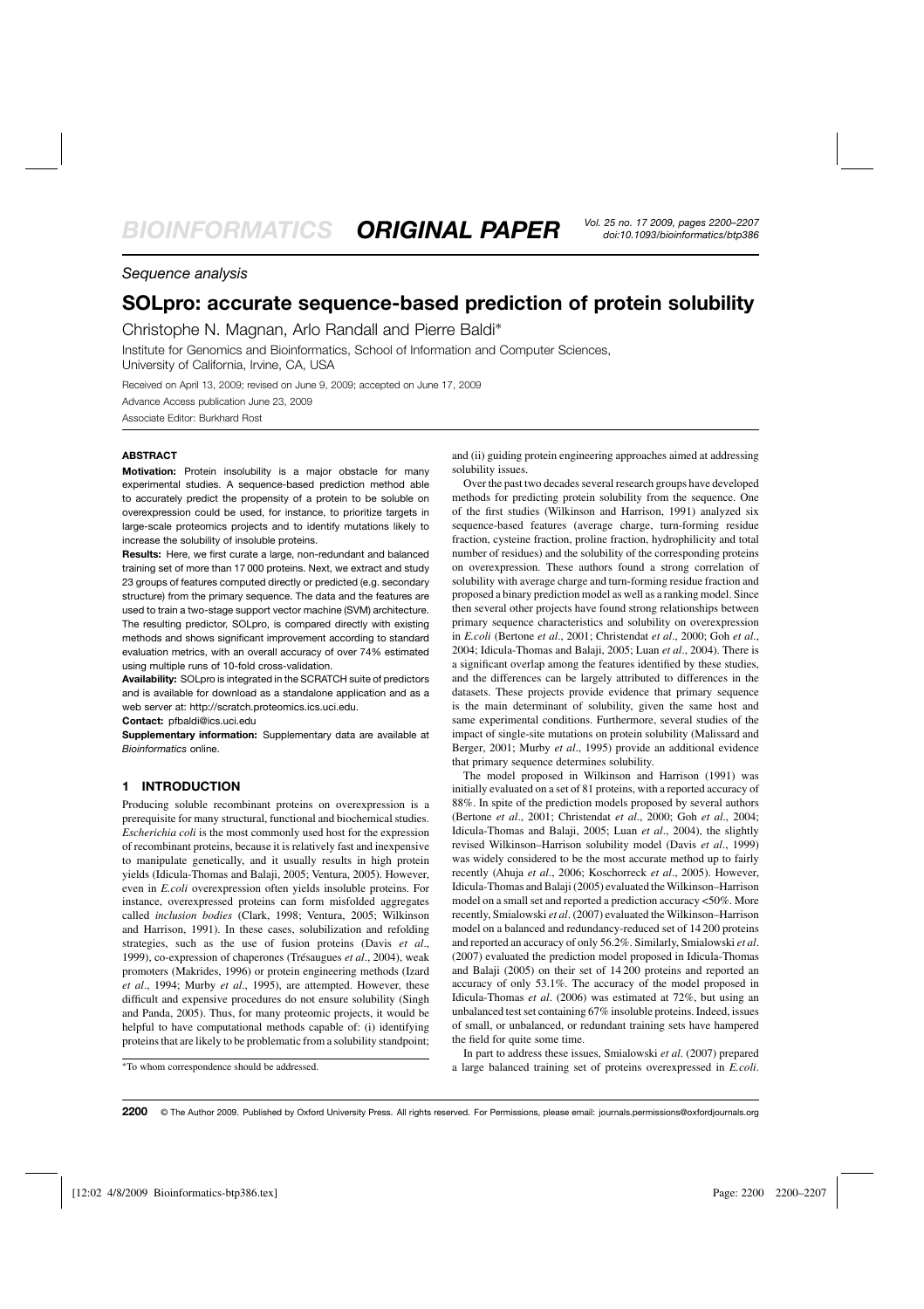Using this training set, they built the PROSO predictor and reported an accuracy of 71.7%, achieving significant improvements over the Wilkinson–Harrison solubility model. However, the redundancy of the sequences in this dataset was only reduced at the 50% sequence identity level using the CD-HIT program (Li *et al*., 2001), when a 25% or 30% level is considered necessary to sufficiently reduce the bias introduced by the presence of homologs in the training and test sets (Rost, 1999). The estimated accuracy of 71.7% decreases to 59.3%, when evaluated on a dataset curated with a 25% similarity cutoff (see Section 3.3).

To curate appropriate datasets for training machine learning models and obtain realistic estimates of the performance of these models, the issues of dataset size, redundancy and balance must be dealt with rigorously. Thus, here we begin by curating a large, balanced and non-redundant set of proteins expressed in *E.coli* (**SOLP**). From this dataset, we extract and study several sequencebased feature sets and finally develop a two-stage support vector machine (SVM) architecture to predict the propensity of a protein to be soluble on overexpression in *E.coli*. The resulting method, SOLpro, is evaluated by repeated 10-fold cross-validations, and by direct comparison to previous methods on our training set.

## **2 DATASETS AND METHODS**

In this section, we describe the three main methodological steps: (i) the preparation of a rigorous set of soluble and insoluble proteins; (ii) the extraction and analysis of several sequence-based feature sets; and (iii) the derivation of SOLpro, to predict protein solubility. For convenience, the names assigned to datasets always appear in bold.

## **2.1 SOLP: a new set of proteins for solubility prediction**

Only a few public databases provide information on the solubility of recombinant proteins. In addition, even when solubility status is provided, the experimental details under which solubility was assessed are often not reported. As a result, it is challenging to extract a consistent dataset, in terms of expression system and experimental conditions (Idicula-Thomas *et al*., 2006). The most widely used expression system is *E.coli*, thus we focus on this system in our data preparation. As in most other solubility studies, we make the reasonable assumption that the experimental conditions, which have become a standard protocol in *E.coli*, are relatively homogeneous.

To prepare our dataset **SOLP**, we: (i) extracted and selected proteins from the PDB, SwissProt and TargetDB databases; (ii) merged these protein subsets with the proteins used in Idicula-Thomas and Balaji (2005); (iii) reduced the redundancy of the sequences with a rigorous threshold (25% similarity); and (iv) balanced the resulting protein set (Sections 2.1.1–2.1.5). Basic statistics on **SOLP** and its subsets are given in Table 1.

*2.1.1 PDB subset of relevant soluble proteins* The Protein Data Bank (Berman *et al*., 2000) contains about 55 000 protein structures. Annotations available for each protein in the database make it possible to identify which proteins were expressed in *E.coli*. We first extracted proteins expressed in *E.coli* (with the PDB annotation 'EXPRESSION\_SYSTEM: ESCHERICHIA COLI') using a plasmid vector, the most common vector type (with the annotation 'EXPRESSION SYSTEM VECTOR TYPE: PLASMID'). If a protein met these conditions, each one of its chains was included as an independent member of our dataset. The sequence of each chain was extracted using the PDB 'SEQRES' annotation. This protocol resulted in the **PDB-Ecoli** subset, containing almost half of the chains in the PDB database. The final set of PDB relevant proteins, **PDB-RP**, was

**Table 1. SOLP**: size and composition of the various datasets (**-RP** indicates relevant proteins obtained after filtering)

| <b>Subset</b>   | Size   | Soluble $(\%)$ | Insoluble $(\% )$ |
|-----------------|--------|----------------|-------------------|
| PDB-Ecoli       | 44450  | 100            | $\Omega$          |
| <b>PDB-RP</b>   | 38.572 | 100            | $\Omega$          |
| SP-enzymes      | 3306   | 100            | $\Omega$          |
| $SP-RP$         | 3045   | 100            | $\Omega$          |
| TDB-expressed   | 76503  | 36.84          | 63.16             |
| TDB-RP          | 70707  | 37.68          | 62.32             |
| ITB-train       | 175    | 22.86          | 77.14             |
| <b>ITB-RP</b>   | 158    | 22.78          | 77.22             |
| SOLP-redundant  | 112482 | 60.72          | 39.28             |
| SOLP-unbalanced | 19793  | 43.98          | 56.02             |
| SOLP            | 17408  | 50.00          | 50.00             |

derived by removing from **PDB-Ecoli** sequences with any of the following characteristics:

- The protein is likely a membrane protein according to annotation or prediction by TMHMM (Krogh *et al*., 2001). Membrane proteins are not soluble on overexpression without particular solubilization strategies (Sanders *et al*., 2004).
- The primary sequence has two or more contiguous unknown amino acids. Some proteins in the PDB contain long stretches of unknown residues and these regions provide no information for sequence based predictors.
- The sequence length is outside the range [10:2000]. The extremely short peptides do not correspond to independently folded proteins. The extremely long sequences, which represent <0.05% of the PDB sequences, are not handled appropriately by the external tools used to predict features. Both the extremely short and extremely long sequences create outliers in the training set that tend to harm the training process.

*2.1.2 SwissProt subset of E.coli enzymes* The SwissProt database (The UniProt Consortium, 2007) contains numerous *E.coli* proteins. Their solubility in *E.coli* is not systematically documented. However, the *E.coli* enzymes can reasonably be assumed to be soluble in *E.coli*. To ensure a rigorous set of soluble proteins, we limited our selection to SwissProt proteins annotated as: '*E.coli*', 'Enzyme' and 'Reviewed'. Sequences in the resulting set, noted **SP-enzymes**, were then filtered using the same rules as the proteins of the PDB database (Section 2.1.1). We finally obtained a set of 3045 enzymes, called **SP-RP**. Note that some of these proteins are included in the PDB subset **PDB-RP**, and were removed during the redundancy reduction step (Section 2.1.5).

*2.1.3 TargetDB subset of relevant proteins* The PDB organizers created TargetDB (Chen *et al*., 2004) to centralize target sequences and progress status from essentially all of the worldwide structural genomics projects. For each target, the feature 'status' provides the list of achieved preparation steps, such as 'cloned', 'expressed', 'soluble' and 'purified'. The primary shortcoming of the 'status' annotation is that it does not explicitly indicate if a protein is found to be insoluble. Proteins found to be soluble are indicated explicitly with the 'soluble'tag, but a missing annotation does not necessarily mean an insoluble protein.

Another significant shortcoming of the TargetDB annotation is that it does not indicate which expression system was used in the experiments. We know that 77.2% of the 6536 proteins found in the intersection of the TargetDB and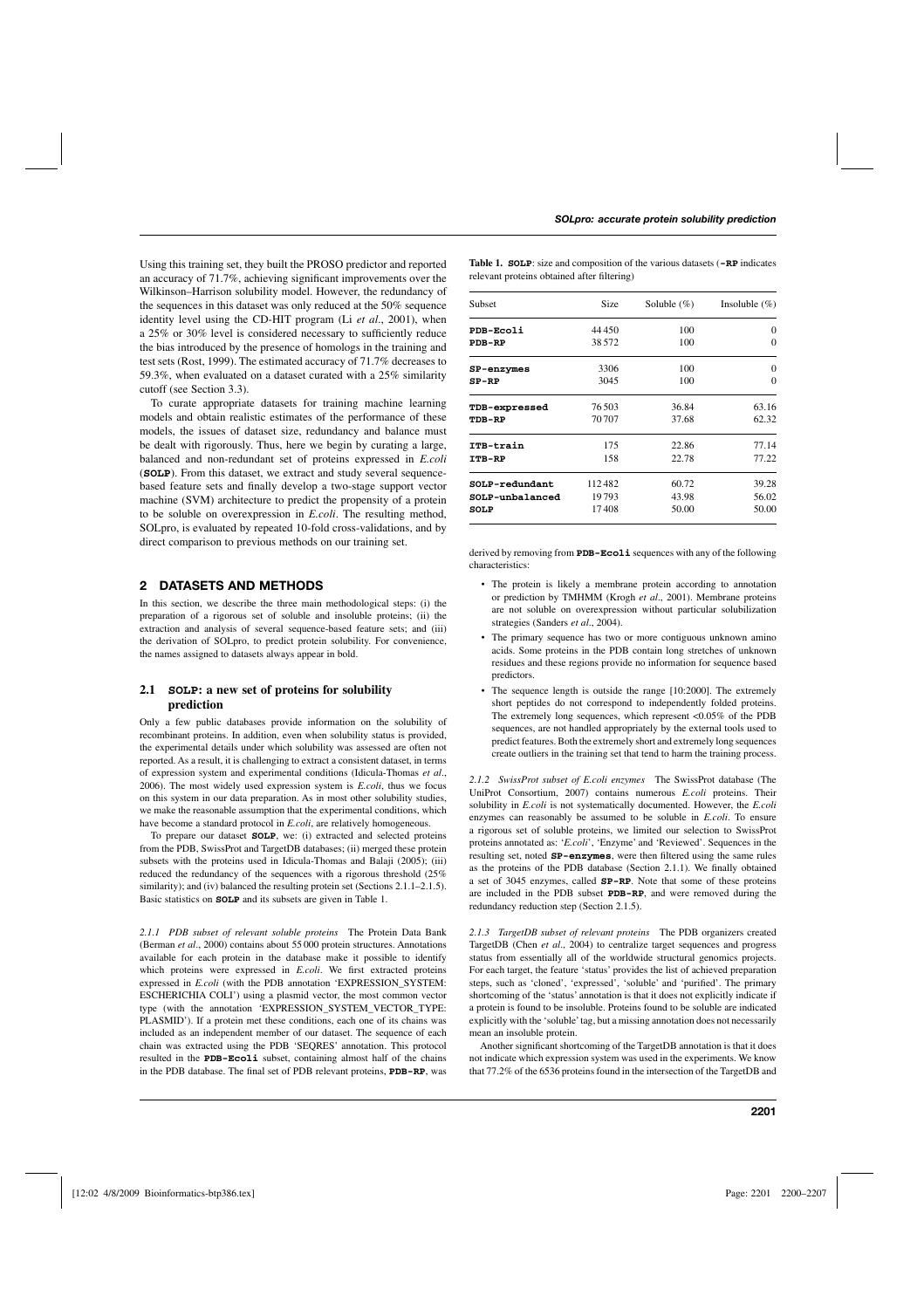| Name       | Amino acid groups                                          | Description                                                                       |
|------------|------------------------------------------------------------|-----------------------------------------------------------------------------------|
| Natural-20 | A, C, D, E, F, G, H, I, K, L, M, N, P, Q, R, S, T, V, W, Y | Natural amino acid alphabet                                                       |
| Hydropho-5 | CFILMVW, NOSTY, DEKR, AG, HP                               | Grouped by hydrophobicity (Idicula-Thomas et al., 2006)                           |
| ConfSimi-7 | ACEKLMOR, FHWY, ITV, DN, G, P, S                           | Grouped by conformational similarity (Idicula-Thomas et al., 2006)                |
| BlosumSM-8 | CILMV, DENO, FWY, AG, KR, ST, H, P                         | Grouped according to BLOSUM50 substitution matrix (Idicula-Thomas et al., 2006)   |
| ClustEM-14 | DEO, AH, FW, IV, ST, C, G, K, L, M, N, P, R, Y             | Grouped from eight numeric scales using EM algorithm (Smialowski et al., 2007)    |
| ClustEM-17 | DE, IL, NO, A, C, F, G, H, K, M, P, R, S, T, V, W, Y       | Grouped from eight numeric scales using EM algorithm (Smialowski et al., 2007)    |
| PhysChem-7 | AGILPV, FWY, HKR, CM, DE, NO, ST                           | Grouped according to physico-chemical properties: aliphatic, aromatic, positively |
|            |                                                            | charged, sulphurated, negatively charged, amide, alcohol.                         |

**Table 2.** Amino acids alphabets used to compute frequencies of monomers, dimmers and trimers

Amino acids groups are separated by commas.

PDB databases were expressed in *E.coli*. If we assume that the proportion is similar for the rest of TargetDB, then ∼20% of the proteins in the final dataset **SOLP** were expressed using a host other than *E.coli*. This problem is mitigated by that fact that many of the proteins expressed in other hosts would have similar solubility properties if expressed in *E.coli*. However, the problem cannot be avoided entirely, since the TargetDB is the most important source of data for this prediction problem and the only source of insoluble proteins.

To create a dataset from TargetDB, we started by extracting the subset of proteins annotated as 'Cloned' and 'Expressed' (**TDB-expressed**), the minimum preparation steps in order to observe the solubility, and not annotated as 'Work Stopped' since the reason for stopping work on a target is not reported. Of the remaining proteins, we classified those annotated as 'Soluble' as soluble, and all others as insoluble. Then, we removed the irrelevant or undesirable sequences following the rules described in Section 2.1.1. In addition, we removed proteins classified as insoluble that have an identical match to a PDB chain, finally, resulting in the **TDB-RP** dataset.

*2.1.4 Datasets from previous studies* Most of the datasets used in previous works have a significant overlap with the union of **PDB-RP** and **TDB-RP**. One notable exception is the training set used in Idicula-Thomas and Balaji (2005). We also considered this set of 175 sequences, referred to as **ITB-train**, and filtered it, using the rules described in Section 2.1.1, resulting in **ITB-RP** containing 158 sequences.

*2.1.5 Final training set of proteins* As discussed in Section 1, previous studies were based on datasets that were either too small, or contained a high level of redundancy, or were unbalanced. Evaluation performed on small datasets have low confidence and the corresponding models have poor generalization capabilities. Since we collected large sets of relevant proteins, the dataset size is not an issue here. Evaluation performed on redundant datasets is biased due to the presence of clear homologs in the training and test sets. To overcome the issue of redundancy, we first merged together the sets of relevant proteins **PDB-RP**, **SP-RP**, **TDB-RP** and **ITB-RP** to form **SOLP-redundant**. With 112 482 proteins, **SOLP-redundant** provides a solid basis for generating a large, non-redundant and balanced dataset. The redundancy of **SOLP-redundant** was then reduced using BLASTCLUST (Altschul *et al*., 1997). Two proteins were considered redundant, and thus in the same cluster, when the aligned parts of the sequences have  $>25\%$ similarity with a 50% minimum sequence length coverage required for at least one of the two sequences. Due to the low similarity cutoff, many clusters contain both soluble and insoluble proteins. We randomly selected one member from each cluster to form the **SOLP-unbalanced** dataset. Using this protocol, 82.4% of the sequences in **SOLP-redundant** were removed. Finally, in order to clarify the interpretation of the experimental results and to make a comparison with previous prediction methods possible, we balanced the soluble and insoluble protein subsets of **SOLP-unbalanced** by randomly removing insoluble proteins until the subsets were equal in

size. Our final training set **SOLP** contains 17 408 proteins (8704 soluble and 8704 insoluble). Supplementary Table 1 provides a breakdown of **SOLP** by protein database origin.

#### **2.2 Sequence-based features**

Strong relationships between several primary sequence characteristics and protein solubility have been previously reported, as described in Section 1. However, no clear consensus has emerged from these studies. In this work, **SOLP** is used to independently evaluate the correlation with solubility of 23 distinct feature sets. The details of these feature sets are provided below. For convenience, the names assigned to each set always appear in square brackets.

*2.2.1 Description of the sequence-based feature sets* The sequences in **SOLP** are described by 23 distinct feature sets, of which 19 were previously described and four are novel. The origin of each feature set is clearly indicated in the description below.

Of the 23 feature sets, 21 are frequencies of amino acid monomers, dimers and trimers using seven different alphabets, including the natural 20 amino acid alphabet and six reduced alphabets described in Table 2. The 21 sets are denoted by [Name-S:X], where Name is the name given to the alphabet in Table 2, and S is the size of the corresponding alphabet. X takes the value M, D or T associated with the frequencies of monomers, dimers and trimers over the corresponding alphabet (e.g. [Hydropho-5:M], [Hydropho-5:D] and [Hydropho-5:T]). The three sets computed from the alphabet PhysChem-7 are novel. The two remaining feature sets are described below.

- [Computed]: features directly computed from the sequence (Ahuja *et al*., 2006; Idicula-Thomas and Balaji, 2005; Idicula-Thomas *et al*., 2006; Wilkinson and Harrison, 1991) consist of:
	- (1) Sequence length *n*.
	- (2) Turn-forming residues fraction:  $(N+G+P+S)/n$ , where, for instance *N* is the number of asparagine residues in the sequence.
	- (3) Absolute charge per residue:  $\left| \frac{R + K D E}{n} 0.03 \right|$ .
	- (4) Molecular weight.
	- (5) GRAVY index, defined as the averaged hydropathy value (Kyte and Doolittle, 1982) of the amino acids in the primary sequence.
	- (6) Aliphatic index: (*A*+2.9*V* +3.9*I* +3.9*L*)/*n* (Ikai, 1980).
- [Predicted]: this novel feature set consists of features predicted from the sequence using the SCRATCH suite of predictors (Cheng *et al*., 2005):
	- (1) Beta residues fraction, as predicted by SSpro (Cheng *et al*., 2005).
	- (2) Alpha residues fraction, as predicted by SSpro.
	- (3) Number of domains, as predicted by DOMpro (Cheng *et al*., 2006).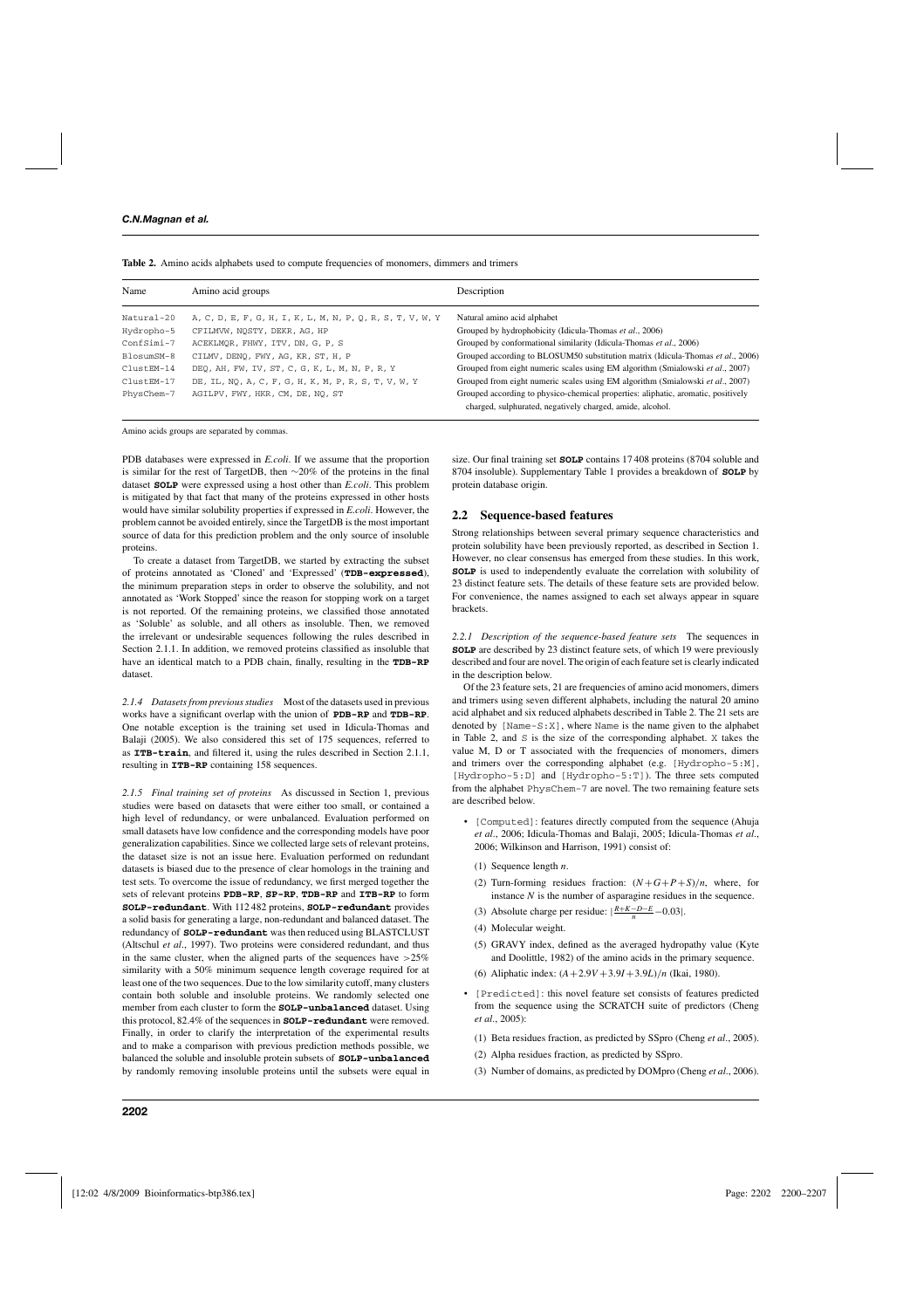| Feature set        | Initial features | Selected features |  |
|--------------------|------------------|-------------------|--|
| $[Natural-20:D]$   | 400              | 13                |  |
| $[Natural-20:T]$   | 8000             | 24                |  |
| [Hydropho-5:D]     | 25               | 10                |  |
| [Hydropho-5:T]     | 125              | 12                |  |
| $[ConfSimi-7:D]$   | 49               | 20                |  |
| $[ConfSimi-7:T]$   | 343              | 15                |  |
| [BlosumSM-8:D]     | 64               | 25                |  |
| $[BlosumSM-8:T]$   | 512              | 21                |  |
| $[ClusterM-14:D]$  | 196              | 16                |  |
| $[Cluster-M-14:T]$ | 2744             | 22                |  |
| $[Cluster-M-17:D]$ | 289              | 27                |  |
| $[Cluster-M-17:T]$ | 4913             | 42                |  |
| [PhysChem-7:D]     | 49               | 21                |  |
| [PhysChem-7:T]     | 343              | 12                |  |

**Table 3.** Size of the feature sets corresponding to dimer and trimer frequencies before and after the feature selection process

**Table 4.** Accuracies of the individual prediction models computed from the individual feature sets

| The specific features selected are provided in Supplementary Table 3. |  |  |  |
|-----------------------------------------------------------------------|--|--|--|
|-----------------------------------------------------------------------|--|--|--|

(4) Exposed residues fraction, as predicted by ACCpro (Cheng *et al*., 2005), using a 25% relative solvent accessibility cutoff.

In all the following experiments, each feature is normalized to  $[-1, +1]$ .

*2.2.2 Feature selection* The sizes of the feature sets, corresponding to the frequencies of dimers and trimers, range from 25 ([Hydropho-5:D]) to 8000 ([Natural-20:T]). Irrelevant or redundant features are well known to affect machine learning algorithms and increase computation time drastically. We use the wrapper method described in Kohavi and John (1997) to find relevant feature subsets, because their heuristic selection method is appropriate for large datasets and feature spaces. We use Naive Bayes as the induction algorithm and a depth-first search as the selection algorithm. The evaluation function to be optimized is the accuracy estimated by 10-fold cross-validation. The selection process is stopped when the standard deviation (SD) of the accuracies computed during the last five steps does not exceed 0.01. The numbers of selected features are shown in Table 3 and the selected features are reported in Supplementary Table 3.

#### **2.3 Solubility prediction**

The 23 feature sets calculated on proteins in **SOLP** were first studied independently of each other to compare empirically their correlations with solubility. Then, standard techniques for combining several representations of a training dataset into a global prediction method were applied. Ensemble methods (Dietterich, 2000) performed better than single classifiers during these experiments, so we designed a two-stage architecture to predict the propensity of a protein to be soluble on overexpression in *E.coli*. The remainder of this section presents the comparative study of the feature sets as well as the final architecture retained and the corresponding evaluation protocol.

*2.3.1 Comparative study of the feature sets* Each feature set described in Section 2.2 was applied to the 17 408 sequences in **SOLP**. Some of these sequence features have been found to be correlated with solubility in the past, specifically those in [Computed] as well as some of the monomer, dimer and trimer frequencies (Idicula-Thomas and Balaji, 2005; Idicula-Thomas *et al*., 2006; Smialowski *et al*., 2007; Wilkinson and Harrison, 1991). However, because of the small size or redundancy of the training sets used in these studies, and because we propose to include new features, here we perform a comparative analysis of all the feature sets using **SOLP**.

For this comparative analysis, we applied three machine learning algorithms to the data associated with each feature set: *k*-nearest neighbors

| <b>Feature Set</b>  | kNN          | NN            | <b>SVM</b>        |
|---------------------|--------------|---------------|-------------------|
| Monomer frequencies |              |               |                   |
| $[Natural-20:M]$    | 60.99<br>(2) | (1)<br>62.63  | 64.39<br>(1)      |
| [ClustEM-17:M]      | (3)<br>60.87 | 61.94<br>(2)  | 64.05<br>(2)      |
| [ClustEM-14:M]      | 61.83<br>(1) | 61.70<br>(3)  | 63.65<br>(3)      |
| [PhysChem-7:M]      | 60.01<br>(4) | 59.12<br>(7)  | 61.89<br>(4)      |
| [BlosumSM-8:M]      | 58.15 (14)   | 57.13 (12)    | 60.20<br>(10)     |
| [ConfSimi-7:M]      | 57.17 (17)   | 57.11<br>(13) | 59.63<br>(12)     |
| [Hydropho-5:M]      | 56.56 (20)   | 55.58 (20)    | 58.75 $(20)$      |
| Dimer frequencies   |              |               |                   |
| [PhysChem-7:D]      | 58.67 (10)   | (4)<br>59.40  | 61.60<br>(6)      |
| [ClustEM-14:D]      | 59.21<br>(6) | (9)<br>58.11  | 60.75<br>(7)      |
| [ClustEM-17:D]      | 59.15<br>(7) | (8)<br>58.13  | 60.71<br>(8)      |
| $[BlosumSM-8:D]$    | 57.37 (16)   | 57.44 (10)    | 60.41<br>(9)      |
| $[Natural-20:D]$    | 58.50 (13)   | 56.23 (16)    | 59.65 $(11)$      |
| [ConfSimi-7:D]      | 56.49 (22)   | 56.84 (15)    | 59.56 $(13)$      |
| [Hydropho-5:D]      | 56.52 (21)   | 56.91 (14)    | <b>58.86</b> (19) |
| Trimer frequencies  |              |               |                   |
| $[Cluster-17:T]$    | 58.60 (11)   | 57.42 (11)    | 59.55 $(14)$      |
| [PhysChem-7:T]      | 58.54 (12)   | 55.72 (18)    | 59.25 $(16)$      |
| [Hydropho-5:T]      | 57.12 (18)   | 55.50 (21)    | 58.96 (17)        |
| [ConfSimi-7:T]      | 57.85 (15)   | 55.60 (19)    | 58.91 (18)        |
| $[Cluster-14:T]$    | 58.69<br>(9) | 53.98 (22)    | 58.59 (21)        |
| $[BlosumSM-8:T]$    | 57.01 (19)   | 56.03 (17)    | 58.58 (22)        |
| $[Natural-20:T]$    | 55.81 $(23)$ | 50.67 (23)    | 54.79 (23)        |
| Other feature sets  |              |               |                   |
| [Computed]          | 59.57<br>(5) | 59.38<br>(5)  | 61.67<br>(5)      |
| [Predicted]         | (8)<br>59.12 | (6)<br>59.17  | 59.38 $(15)$      |

Overall accuracy ranking for each machine learning method is shown in parentheses and the highest accuracy for each feature set is shown in bold.

(*k*NN), neural networks (NN) and SVMs. For *k*NN and NN, we used Weka (Witten and Frank, 2005), and for SVM we used LIBSVM (Chang and Lin, 2001), which implements the sequential minimal optimization (SMO) algorithm proposed in Fan *et al*. (2005). We tuned the hyperparameters of each algorithm to maximize the accuracy computed by 10-fold crossvalidation. Results are reported in Table 4. Note that the accuracy estimated by 10-fold cross-validation for each training set is reported only for the most accurate model computed by each algorithm.

*2.3.2 Single classifiers* Several techniques to combine the various feature sets and individual features into a global prediction method were applied. The first approach was to build a single classifier that used all, or a subset, of the features considered in the 23 feature sets described in Section 2.2. For this aim, all of the individual features from the 23 feature sets were grouped together into a single large feature set. A variety of feature selection procedures were performed on the large feature set and we experimented with various architectures. The highest accuracy obtained by any single classifier trained on multiple feature sets was 68%, which is only a few percent higher than the best classifier trained on an individual feature set. (Table 4).

*2.3.3 Ensemble classifiers* Ensemble methods aim to improve performance by pooling the predictions made by many individual predictors in some way (Dietterich, 2000). We tested various ensemble methods to evaluate their potential as global classifiers taking as input, for instance, the 23 binary predictions or probability estimates computed by the primary classifiers on each sequence. Most of the ensemble methods obtained an overall accuracy >70% (for brevity's sake detailed results of the various combinations are not reported). Based on the results of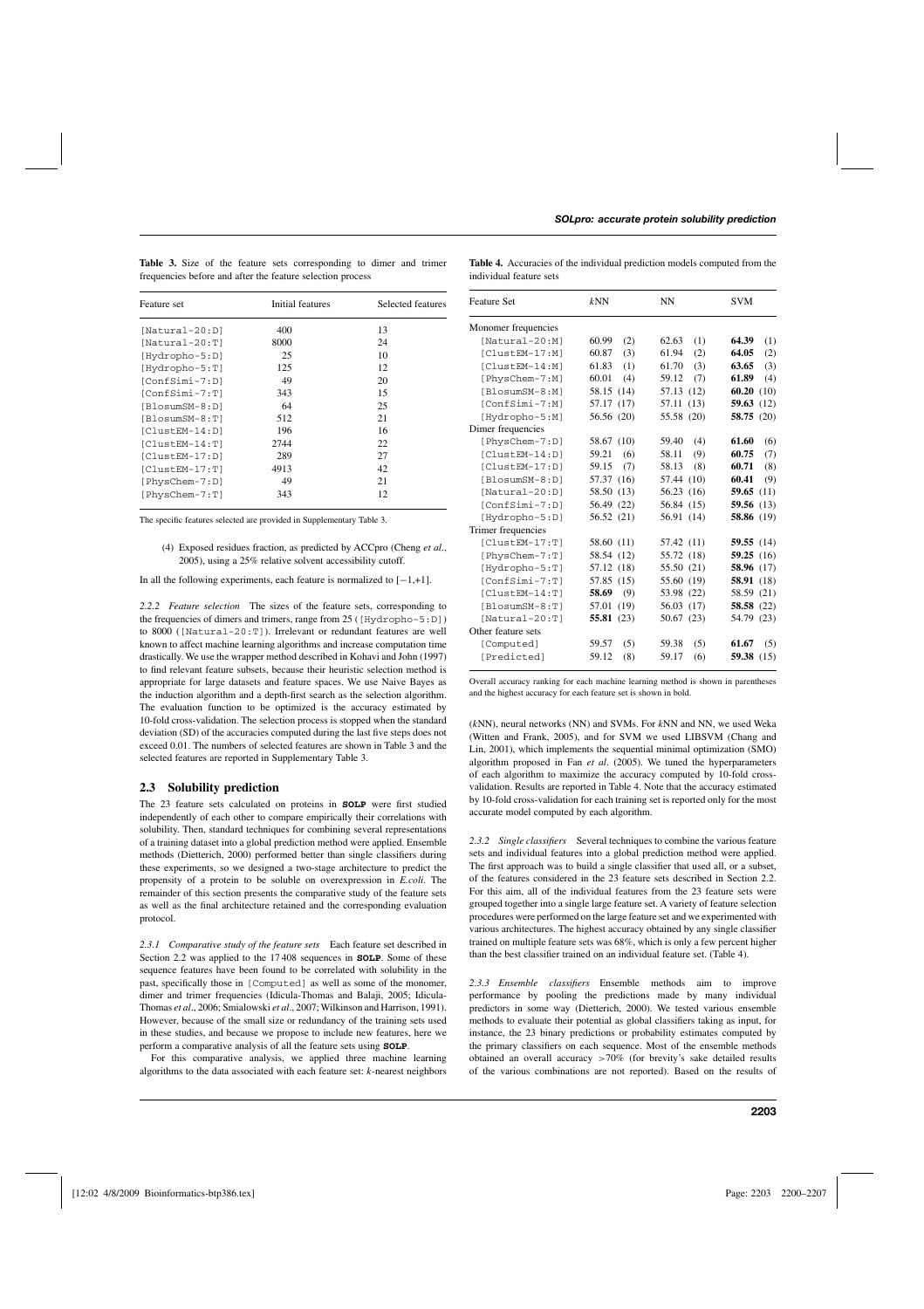these experiments the probability estimates produced by the 23 first-layer SVMs were selected as the input to the second-stage ensemble predictor, implemented also as an SVM (although NNs performed equally well). The accuracy of the resulting architecture was ∼73%.

Next, we tested each single feature as an additional input to the secondlayer classifier and found that the normalized sequence length was the only feature to improve the global performance of the method (by  $\sim$ 1%), thus this feature was included as an input to the second-layer classifier. Finally, we tested for irrelevant or redundant first-layer classifiers using the feature selection method described in Kohavi and John (1997). To apply their method, we used an SVM for the induction step and a bestfirst-backward search for the selection step. Three primary classifiers were removed, specifically those computed from the sets [Hydropho-5:D], [BlosumSM-8:T] and [PhysChem-7:T]. Removing these classifier's results in a simpler architecture with marginally improved performance  $(+0.3\%$  in accuracy).

*2.3.4 SOLpro: a two-stage SVM-based architecture* The final SOLpro architecture is summarized here. After experimentation and feature selection, 20 primary SVM predictors are retained, associated with 20 different feature sets. The 20 probability estimates produced by the primary predictors and the normalized sequence length make up the 21 final inputs to the second stage SVM combiner. The probability estimate produced by the second stage SVM is the final SOLpro prediction.

*2.3.5 Evaluation and comparison with previous methods* Repeated 10-fold cross-validations were launched, using different randomized balanced splits of **SOLP**, to derive a reliable estimate of the accuracy (Dietterich, 1998; Kohavi, 1995). Note that for each cross-validation experiment, the classifiers of the two layers are computed without using any information about the test proteins. We mention this explicitly because multi-layered methods sometimes use different splits of data for different layers, which can bias the accuracy estimates.

The following standard evaluation criteria were computed: accuracy, precision, recall, Matthews correlation coefficient, area under the receiver operating characteristic (ROC) curve and gain [Specificity(class)/*P*(class)] for each class. When the classes are balanced, as in this work, the gain is equal to two times the specificity. In spite of its redundance, we include it for the sake of direct comparison with previous work. Average values for each metric computed over 10 runs of 10-fold cross-validations (100 values) are given in Table 5.

We also evaluated our own implementation of the revised Wilkinson– Harrison model (Davis *et al*., 1999) on **SOLP**, as well as PROSO (Smialowski *et al*., 2007) by directly applying the PROSO web server to **SOLP**. PROSO was proposed recently and shown to outperform previous methods in a comparative study led by the authors. Results are reported in Table 5 and discussed in Section 3.3.

*2.3.6 Evaluation on homologous proteins* In order to test SOLpro's predictive abilities on clashing protein pairs, i.e. pairs of proteins that are highly homologous with different solubility annotation, we started from **SOLP-redundant** (Table 1) and computed the clusters of homologous proteins defined by a 95% identity cutoff, with minimum sequence length coverage of 95% for both sequences. We only kept those clusters containing both soluble and insoluble proteins (804 clusters). These clusters contained 3075 proteins (1490 soluble and 1585 insoluble), representing 3598 clashing pairs of proteins. The associated probability estimates predicted by SOLpro were then compared for each clashing pair. Results are given and discussed in Section 3.4.

## **3 RESULTS AND DISCUSSION**

#### **3.1 Features sets and machine learning methods**

*3.1.1 Comparative study of the feature sets* It is informative to study the relationships between feature sets and solubility. The

| <b>Method</b>         | PROSO <sup>a</sup> | <b>PROSO</b> <sup>b</sup> | $R$ evW $Hc$ | SOLpro      |
|-----------------------|--------------------|---------------------------|--------------|-------------|
| <b>Dataset</b>        | a                  | <b>SOLP</b>               | SOLP         | <b>SOLP</b> |
| # Proteins            | 14200              | 16901 <sup>d</sup>        | 17408        | 17408       |
| Accuracy              | 71.70              | 59.28                     | 53.75        | 74.15       |
| <b>MCC</b>            | 0.434              | 0.184                     | 0.076        | 0.487       |
| Recall (soluble)      | 0.685              | 0.506                     | 0.471        | 0.681       |
| Recall (insoluble)    | 0.749              | 0.674                     | 0.604        | 0.803       |
| Precision (soluble)   | 0.732              | 0.595                     | 0.543        | 0.775       |
| Precision (insoluble) | 0.704              | 0.591                     | 0.533        | 0.715       |
| Gain (soluble)        | 1.463              | 1.225                     | 1.087        | 1.550       |
| Gain (insoluble)      | 1.408              | 1.150                     | 1.066        | 1.431       |
| ROC area (AUC)        | 0.781              | <b>ND</b>                 | ND.          | 0.742       |

The published results of PROSO on their own dataset are also indicated in the leftmost column and shown in italics.

<sup>a</sup>Method proposed in Smialowski et al. (2007), evaluated by the authors on a dataset they prepared. Results are those given in the reference.

bMethod proposed in Smialowski *et al*. (2007), evaluated on **SOLP** using the web server available at [http://mips.gsf.de/proso/proso.seam.](http://mips.gsf.de/proso/proso.seam)

cRevised Wilkinson–Harrison solubility model (Davis *et al*., 1999).

dThe 507 proteins in **SOLP** were rejected by the PROSO web server due to the presence of unknown amino acids in the primary sequence.

23 feature sets, described in Section 2.2, were analyzed using the protocol described in Section 2.3.1. Results are reported in Table 4 where the feature sets are grouped into four categories: monomer, dimer, trimer frequencies and the two remaining sets ([Computed] and [Predicted]). It is worth noting that our approach is global, since we studied the correlation of each entire feature set, and not its individual feature components, with solubility. The various feature sets were compared in terms of the prediction accuracy of the models that were trained on them. While it is possible that performances obtained using other machine learning techniques could vary slightly from what we observed, global tendencies can be determined by comparing the results obtained using the three distinct machine learning algorithms (*k*NN, NN and SVM) that were applied to each dataset.

The models trained on monomer frequencies are the most accurate of any models trained on individual features sets. Specifically, the models trained using [Natural-20:M], [ClustEM-17:M] and [ClustEM-14:M] are the top three overall using all three machine learning algorithms. Also, [PhysChem-7:M] is fourth overall using *k*NN and SVM. These results confirm the conclusions given in Idicula-Thomas *et al*. (2006) and Smialowski *et al*. (2007), and emphasize the importance of amino acid first-order statistics.

The models computed from the sets of dimer frequencies [PhysChem-7:D], [ClustEM-14:D] and [ClustEM-17:D] are always ranked between the 4th and the 10th positions overall, regardless of the machine learning algorithm used. These models tend to be less accurate than those computed from monomer frequencies.

As a group, the trimer models are clearly the least accurate. The highest ranking trimer model, by any algorithm, is that of [ClustEM-14:T] which ranks nineth overall using *k*NN. The trimer models from the native alphabet [Natural-20:T] have the worst accuracy overall using all three algorithms. This could be partially explained by the drastic reduction in the number of features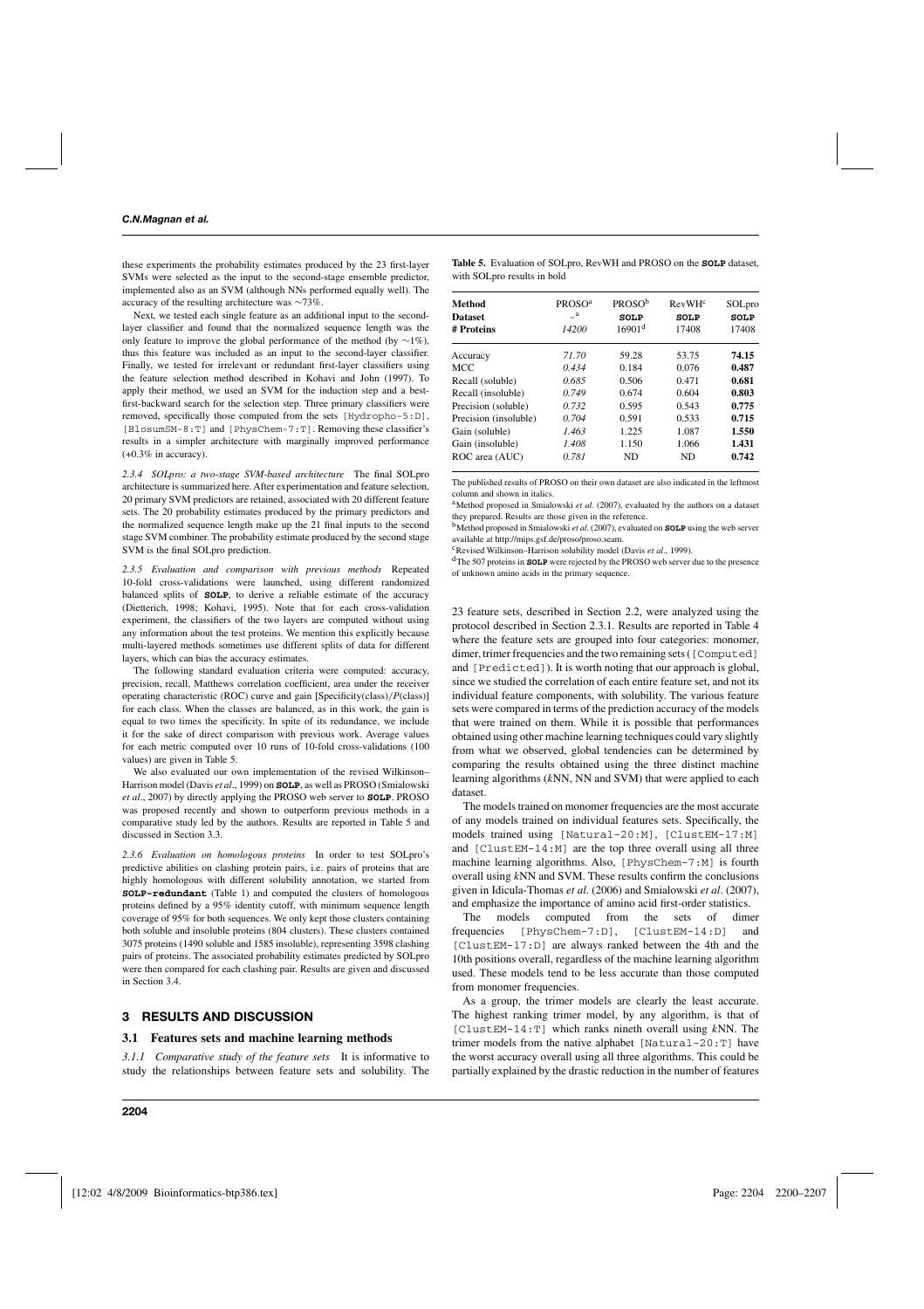in this feature set resulting from the feature selection procedure (from 8000 down to 24 features, see Table 3).

The models computed from the features that were found strongly correlated with solubility in previous studies, grouped in [Computed], are always ranked fifth overall. These results confirm that these features are relevant for this problem.

Surprisingly, predicted properties of the proteins, grouped in the set [Predicted], provide classifiers with performances very close to those obtained from [Computed], despite the noise introduced by prediction errors. It is interesting to note that [Predicted] has only four features, the fewest of the 23 feature sets, and still produces accurate models. Except the classifier obtained with the SVM algorithm, these classifiers are almost as accurate as those obtained from [Computed], and are ranked, respectively, sixth and eighth overall for the NNs and *k*NNs methods.

Although the models calculated from some of the feature sets are significantly less accurate than others, we decided to consider all the feature sets in the second part of our work (Sections 2.3.3 and 2.3.4) since ensemble methods are well known to take advantage of weak classifiers.

*3.1.2 Comparison of the machine learning methods* For each feature set, the performance of the models resulting from the *k*NN, NN and SVM machine learning methods are reported in the columns of Table 4. For 21 of the 23 feature sets, the resulting SVM model outperformed the corresponding *k*NN and NN models. The exceptions were the kNN models calculated from the [ClustEM-14:T] and [Natural-20:T] feature sets, which had only slightly higher accuracies than the corresponding SVM models. Overall, the SVM models were the most accurate, thus, classifiers of the first-layer in our final architecture were trained using SVMs.

### **3.2 Evaluation of SOLpro**

The two-stage SVM-based architecture we proposed to predict solubility was evaluated on **SOLP** following the protocol described in Section 2.3.5. Results are reported in the last column of Table 5. The reported evaluation measures are the means of the corresponding 100 values obtained from 10 independently performed 10-fold cross-validation experiments. The SD of the accuracy was 0.044, the SDs of the other measures were also very small and thus, are not reported. The small SDs attest to the stability of the method.

The overall accuracy of SOLpro is 74.15% with a threshold of 0.5. To the best of our knowledge, this is higher than the reported accuracy of any previous method, except the published accuracy of the Wilkinson–Harrison model proposed in 1991 and evaluated on 81 proteins. SOLpro correctly classifies 68.1% of the soluble proteins and 80.3% of the insoluble proteins. This difference results directly from the slight bias of SOLpro towards insoluble-class predictions (43.9% predicted as soluble and 56.1% predicted as insoluble). The precision on the predicted soluble proteins is actually higher (77.5%) than the precision on the predicted insoluble proteins (71.5%). One possible explanation for the slight bias towards predicting proteins as insoluble is the difference in diversity of the soluble and insoluble subsets. Nearly all the insoluble proteins come from the redundant TargetDB database, while the soluble proteins come from diverse sources. Even after performing the rigorous

redundancy reduction, as described in Section 2.1.5, the residual redundancy in these sets may still be an issue. This interpretation is supported by the results of our evaluation of PROSO, the prediction model proposed in Smialowski *et al*. (2007), which was trained on a dataset with similar characteristics to **SOLP**, but with redundancy reduction performed using 50% identity as a cutoff. When evaluated on **SOLP**, PROSO predicts 57.2% of the proteins to be insoluble, and its prediction accuracy on soluble proteins is 17% lower than on insoluble proteins. The larger gaps observed in the evaluation of PROSO support the notion that the redundancy of the insoluble proteins plays a role in the bias towards predicting insoluble proteins.

To analyze potential biases related to database origin, we broke down the performance results by database origin (see Supplementary Table 4). The most relevant result is that SOLpro is more accurate on the soluble PDB proteins (82.20%) than on the soluble TargetDB proteins (65.25%). Two important factors must be taken into account when considering this difference. First, the criteria for solubility in PDB are likely to be more stringent than for TargetDB. Second, the weaker 65.25% performance on TargetDB is <5% below the accuracy of SOLpro on soluble proteins. In addition, the higher accuracy of SOLpro on PDB proteins may be a positive characteristic that could be useful for *in silico* screening of protein targets in connection with structural proteomic projects.

The Matthews correlation coefficient of SOLpro is 0.487, which is also higher than the previously reported values. This measure summarizes the confusion matrix in a single value and is considered a relevant indicator of a methods performance. The last measure computed is the area under the ROC curve (AUC). SOLpro achieves an AUC of 0.742.

#### **3.3 Comparison with previous methods**

Here, we compare SOLpro to the revised Wilkinson–Harrison solubility model (Davis *et al*., 1999) and PROSO (Smialowski *et al*., 2007) because these are two of the most recognized methods in the literature and because PROSO was shown to outperform all other methods. The evaluation is made using **SOLP**, note that the original Wilkinson–Harrison validation set contains only 81 proteins and the dataset from Smialowski *et al*. (2007) is not available. The protocol for comparing the methods is described in Section 2.3.5 and the results are reported in Table 5 and Supplementary Table 4.

The Wilkinson–Harrison solubility model correctly classified 53.75% of the proteins and obtained a MCC of 0.076. These results are consistent with those reported in previous works (Idicula-Thomas and Balaji, 2005; Smialowski *et al*., 2007), indicating that this model does not generalize well.

PROSO correctly classified 59.3% of the proteins in **SOLP** (soluble: 50.6%, insoluble: 67.4%), compared with 74.2% by SOLpro (refer to Table 5). Database growth may partially explain the higher accuracy of SOLpro, since it was prepared using more data. However, PROSO is a recent method and was trained on a dataset likely to have a significant overlap with **SOLP** due to the similar data curation protocol, with the primary difference being the less-rigorous redundancy reduction. In fact, the reported accuracy of PROSO on the Smialowski *et al*. (2007) dataset is 71.7% and it is very likely that the higher degree of redundancy in their dataset contributes to the 12.4% difference between the two evaluations.

In combination, these results demonstrate that the architecture derived in this study is well suited for solubility prediction, given the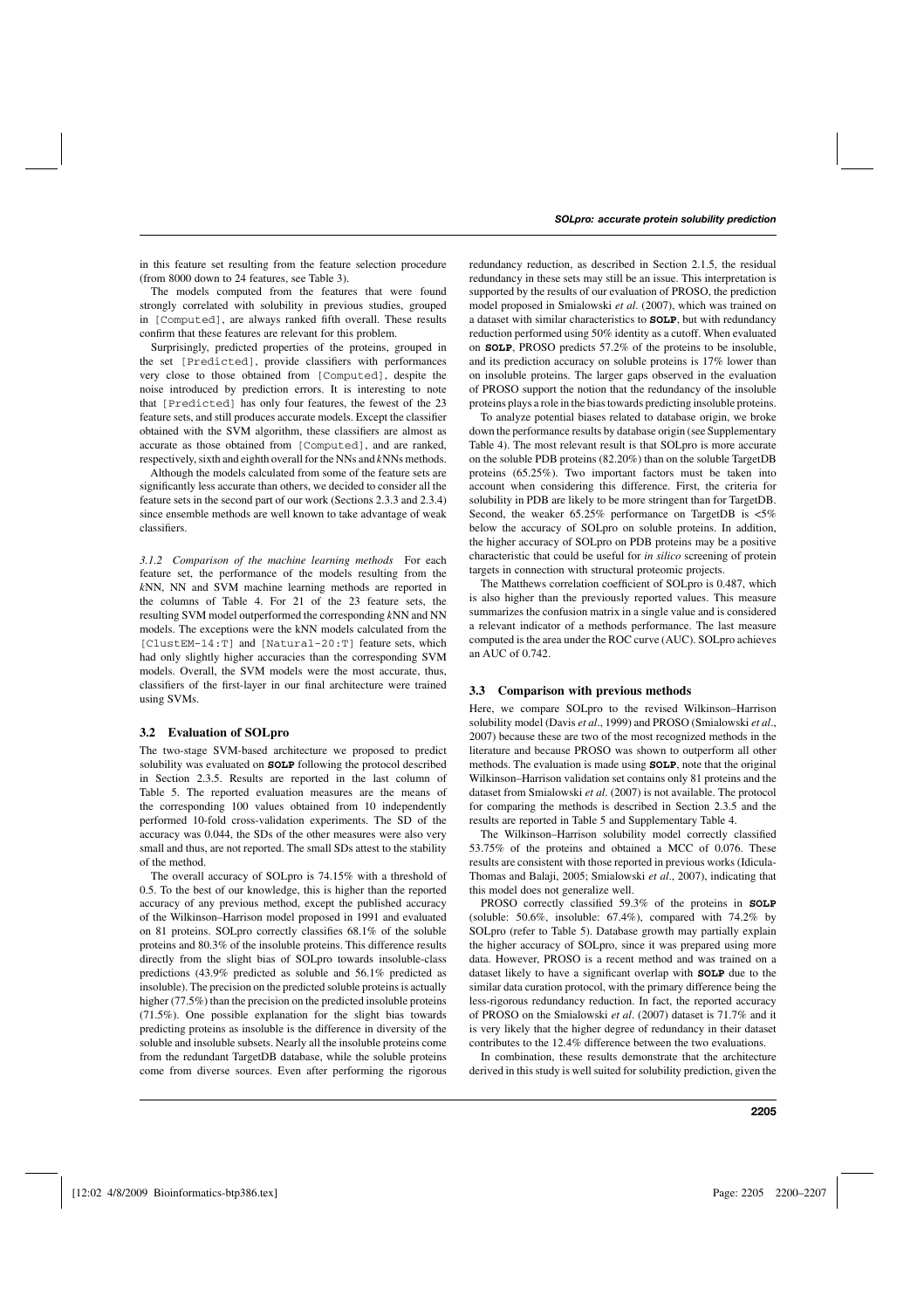complexity of the problem. The significant efforts made to curate a large, non-redundant and balanced dataset and to reduce the potential biases at each step of the derivation provide confidence that SOLpro has good generalization capability. In addition, when compared with the previous methods, SOLpro demonstrates a significant improvement in the prediction of protein solubility.

### **3.4 Evaluation on homologous proteins**

Here, we evaluated SOLpro on clashing pairs of highly homologous proteins (Section 2.3.6). It must be noted that predicting the solubility of such clashing pairs is inherently a very challenging problem, and the difficulty is compounded by the fact that there is noise in the data and data annotations. For instance it is likely that some proteins annotated as insoluble are actually soluble (see Section 2.1.3). For 60.12% of the 3598 clashing pairs, the soluble protein is correctly ranked above the insoluble homolog using the predicted probabilities. While not optimal, this performance level is well above random and provides some information about which proteins are more likely to be soluble among very similar sequences. This is significant for protein engineering applications where, for instance, a small number of residues in an insoluble protein are mutated in order to increase its solubility.

### **4 CONCLUSIONS**

Prediction of protein solubility is an important but difficult problem. The complexity is compounded by the ambiguous definition of solubility itself, the many sequence independent factors that affect solubility, and the lack of annotation in databases. These reasons explain, in part, why it is challenging to obtain highly accurate classifiers despite the dominant role of the primary sequence in determining the solubility of a protein. In this work, we have presented a new method, SOLpro, for predicting the propensity of a protein to be soluble on overexpression in *E.coli* from the primary sequence. Throughout the development of SOLpro, we have made every effort to address, as much as possible, the issues discussed above.

First, we have focused our work on predicting solubility in *E.coli* and have carefully curated a large, non-redundant and balanced dataset. Second, we have derived a large set of features comprising both previously described features and novel ones. We have studied these features by feature selection and by analysis of correlation between feature sets and performance. The results on the previously reported features are consistent with previous studies showing, for instance, that the frequencies of monomers are particularly relevant features. The results also show that the novel features, such as predicted secondary structure, can improve prediction performance. Third, we have used machine learning methods to leverage the large training set, robustly handle noise and errors in the data, and accommodate the imprecise definition of solubility. After experimenting with various architectures, we converged on a two-tier SVM-based strategy where the primary classifiers, computed from individual feature sets, provide input to a second-layer ensemble classifier to make final predictions. SOLpro produces both solubility probabilities and binary class predictions. Finally, we have evaluated the binary predictions of the method on the dataset we prepared and compared the performances of SOLpro with those of previous methods. The results show that SOLpro is

a suitable method for this problem and significantly outperforms previous methods. Proteomic projects where initial target selection is important could take advantage of SOLpro, as could protein engineering projects seeking to alter solubility.

*Conflict of Interest*: none declared.

## **REFERENCES**

- Ahuja,S. *et al.* (2006) Prediction of solubility on recombinant expression of Plasmodium falciparum erythrocyte membrane protein 1 domains in Escherichia coli. *Malaria J.*, **5**, 52.
- Altschul,S.F. *et al.* (1997) Gapped BLAST and PSI-BLAST: a new generation of protein database search programs. *Nucleic Acids Res.*, **25**, 3389–3402.
- Berman,H. *et al.* (2000) The Protein Data Bank. *Nucleic Acids Res.*, **28**, 235–242.
- Bertone,P. *et al.* (2001) SPINE: an integrated tracking database and data mining approach for identifying feasible targets in high-throughput structural proteomics. *Nucleic Acids Res.*, **29**, 2884–2898.
- Chang,C.C. and Lin,C.J. (2001) LIBSVM: a library for support vector machines. Available at [http://www.csie.ntu.edu.](http://www.csie.ntu.edu)tw/∼cjlin/libsvm (last accessed date July 3, 2009).
- Chen,L. *et al.* (2004) TargetDB: a target registration database for structural genomics projects. *Bioinformatics*, **20**, 2860–2862.
- Cheng,J. *et al.* (2005) SCRATCH: a protein structure and structural feature prediction server. *Nucleic Acids Res.*, **33**, W72–W76.
- Cheng,J. *et al.* (2006) DOMpro: protein domain prediction using profiles, secondary structure, relative solvent accessibility, and recursive neural networks. *Data Min. Knowl. Disc.*, **13**, 1–10.
- Christendat,D. *et al*. (2000) Structural proteomics of an archaeon. *Nat. Struct. Mol. Biol.*, **7**, 903–909.
- Clark,E.D.B. (1998) Refolding of recombinant proteins. *Cur. Opin. Biol.*, **9**, 157–163.
- Davis,G.D. *et al.* (1999) New fusion protein systems designed to give soluble expression in *Escherichia coli*. *Biotechnol. Bioeng.*, **65**, 382–388.
- Dietterich,T.G. (1998) Approximate statistical tests for comparing supervised classification learning algorithms. *Neural Comput.*, **10**, 1895–1923.
- Dietterich,T.G. (2000) Ensemble methods in machine learning. *Lect. Notes Comput. Sci.*, **1857**, 1–15.
- Fan, R.E. *et al.* (2005) Working set selection using second order information for training support vector machines. *J. Mach. Learn. Res.*, **6**, 1889–1918.
- Goh, C.S. *et al.* (2004) Mining the structural genomics pipeline: identification of protein properties that affect high-throughput experimental analysis. *J. Mol. Biol.*, **336**, 115–130.
- Idicula-Thomas,S. and Balaji,P.V. (2005) Understanding the relationship between the primary structure of proteins and its propensity to be soluble on overexpression in Escherichia coli. *Protein Sci.*, **14**, 582–592.
- Idicula-Thomas,S. *et al.* (2006) A support vector machine-based method for predicting the propensity of a protein to be soluble or to form inclusion body on overexpression in Escherichia coli. *Bioinformatics*, **22**, 278–284.
- Ikai,A. (1980) Thermostability and aliphatic index of globular proteins. *J. Biochem.*, **88**, 1895–1898.
- Izard,J. *et al.* (1994) A single amino acid substitution can restore the solubility of aggregated colicin A mutants in Escherichia coli. *Protein Eng.*, **7**, 1495–1500.
- Kohavi,R. (1995) A study of cross-validation and bootstrap for accuracy estimation and model selection. In *Proceedings of the International Joint Conference on Artificial Intelligence 1995*. Morgan Kaufmann, San Francisco, USA, pp. 1137–1143.
- Kohavi,R. and John,G.H. (1997) Wrappers for feature subset selection. *Artif. Intell.*, **97**, 273–324.
- Koschorreck,M. *et al.* (2005) How to find soluble proteins: a comprehensive analysis of alpha/beta hydrolases for recombinant expression in E. coli. *BMC Genomics*, **6**, 49.
- Krogh,A. *et al.* (2001) Predicting transmembrane protein topology with a hidden Markov model: application to complete genomes. *J. Mol. Biol.*, **305**, 567–580.
- Kyte,J. and Doolittle,R.F. (1982) A simple method for displaying the hydropathic character of a protein. *J. Mol. Biol.*, **157**, 105–132.
- Li,W. *et al.* (2001) Clustering of highly homologous sequences to reduce the size of large protein databases. *Bioinformatics*, **17**, 282–283.
- Luan,C.H. *et al.* (2004) High-throughput expression of C. elegans proteins. *Gen. Res.*, **14**, 2102–2110.
- Makrides,S.C. (1996) Strategies for achieving high-level expression of genes in Escherichia coli. *Microbiol. Rev.*, **60**, 512–538.